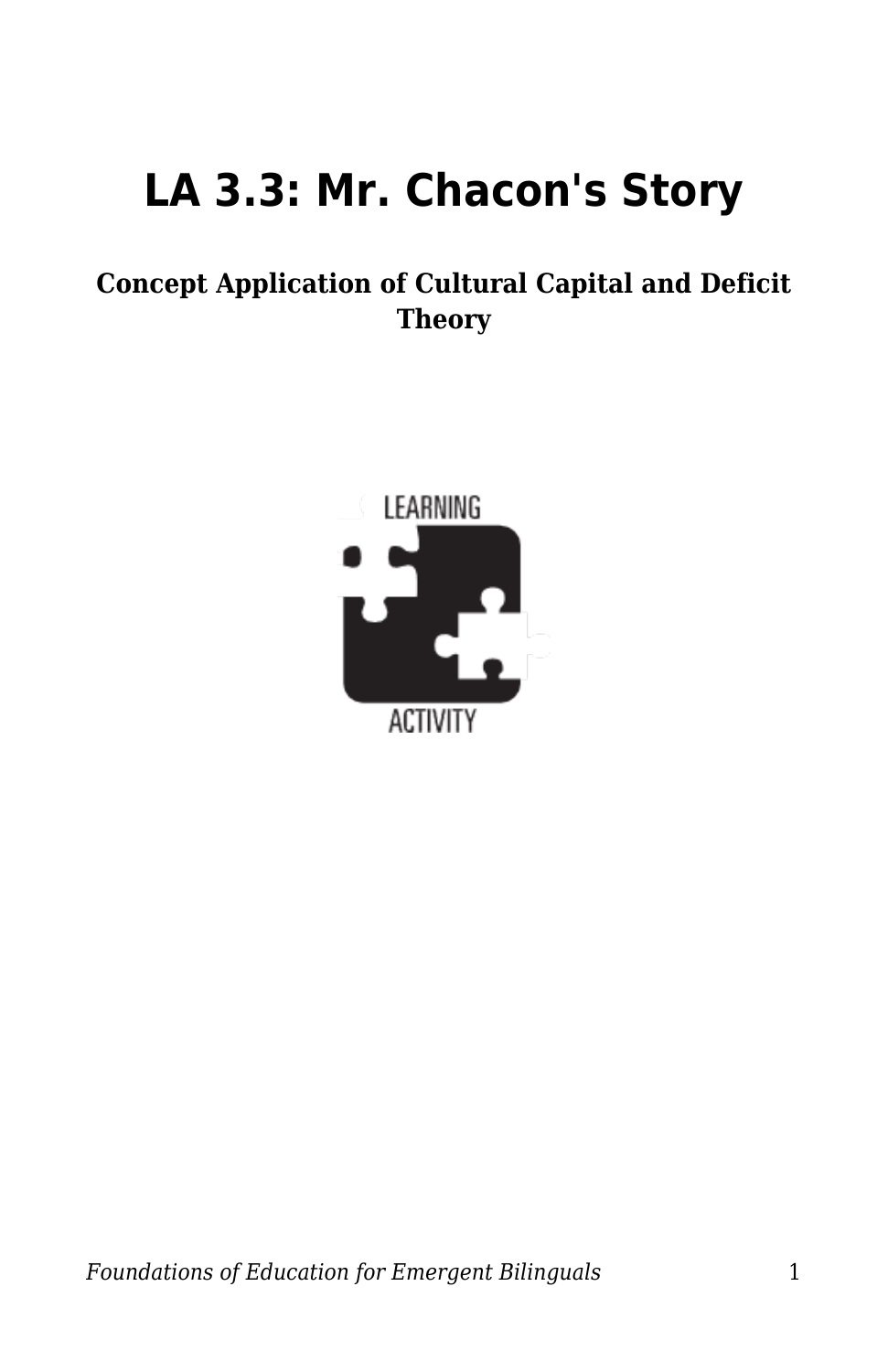| <b>Learning Outcome</b> | Pedagogical<br>Intent   | <b>Student Position</b>            |
|-------------------------|-------------------------|------------------------------------|
|                         |                         | Students have learned<br>about the |
|                         |                         | socioeconomic level,               |
| Understand and          | <b>Teachers can</b>     | immigrant status, and              |
| apply knowledge of      | identify and            | language factors that              |
| how cultural            | recognize social        | affect the culture of              |
| identities impact       | theories of             | <b>English learners and</b>        |
| language learning       | <b>Cultural Capital</b> | their families. They               |
| and school success      | and Deficit             | have watched a video               |
| by creating an          | Theory and              | explaining social                  |
| environment that is     | discuss how             | theories and have                  |
| inclusive of all        | these                   | heard Mr. Chacon's                 |
| students.               | orientations can        | story. They are now                |
| Assessment: 25 pts.     | affect their            | prepared to learn                  |
| TA: 30 Minutes          | pedagogy.               | about how deficit                  |
|                         |                         | orientations affect                |
|                         |                         | their participation in             |
|                         |                         | schools.                           |

## **Instructions**

- 1. As a class you will watch a video on resistance. Your facilitator will share the video, but you can access it independently at this [link. Y](https://education.byu.edu/tellvideolibrary/bilingualEducation)ou will scroll down to Session 3 on the left side of the screen and then select Segment 2. Then move back to the top and click on the small video screen to watch. You can access the viewing quide from this link.
- 2. Working with a partner, read ["Mr. Chacon's Story,"](https://byu.box.com/s/a5xsbdtkalqamftmf9pe9an273bgsyon) underlining and labeling the evidence of deficit theory and cultural capital you see in the story. These terms are defined in a graphic organizer found at the end of the viewing guide you accessed earlier in this activity.
- 3. After you have read the story, record your thinking in the chart following Mr. Chacon's Story. Be sure to record the evidence as